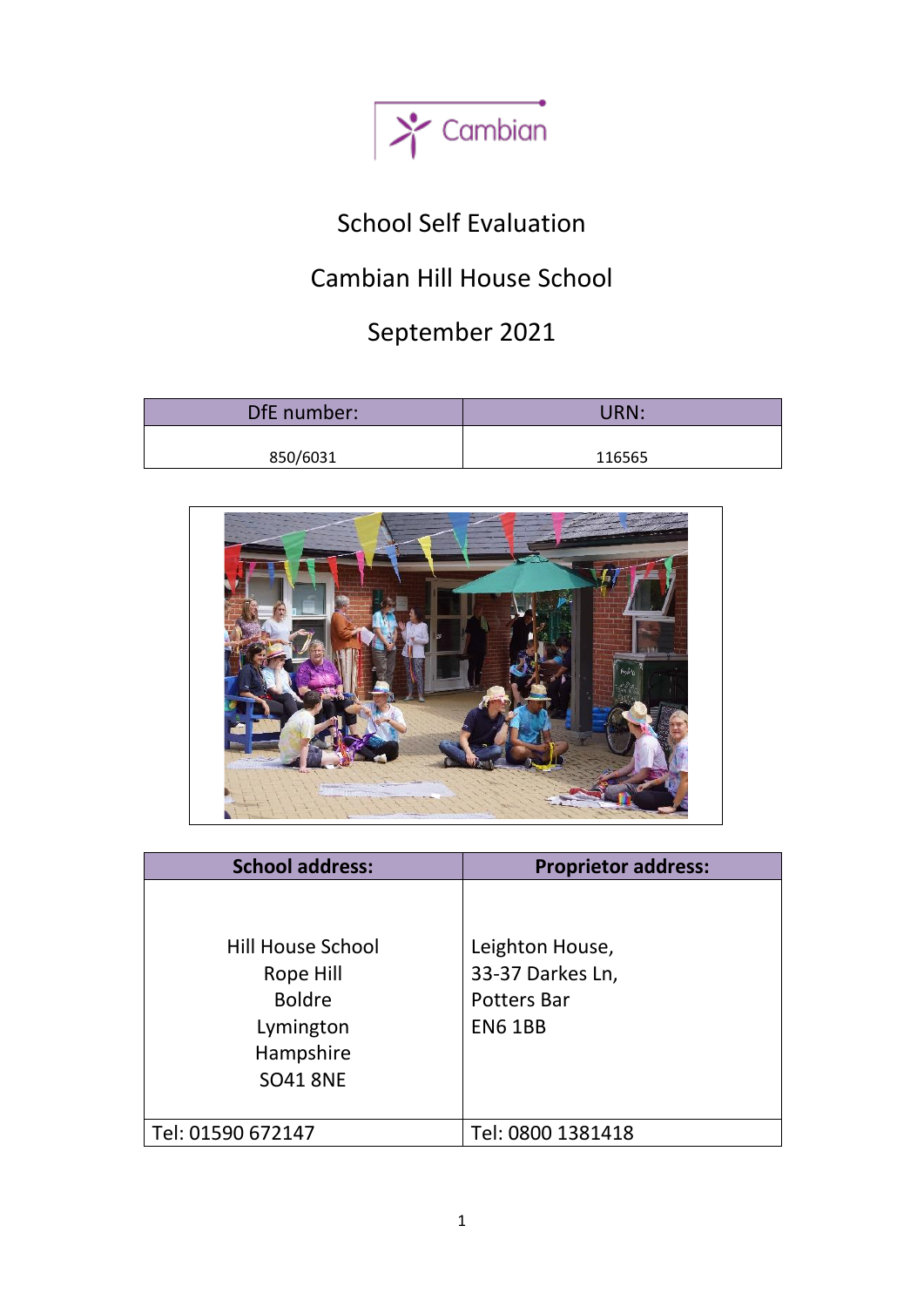| School capacity: | <b>Currently on roll:</b> | Age range:  |
|------------------|---------------------------|-------------|
|                  | 30                        | $11-19$ yrs |

**Context of the School:**

Hill House School opened in September 1992 with the aim of providing education and care to young people with Special Educational Needs, primarily severe learning difficulties and challenging behaviour on a 52-week basis. The school has developed to catering to Autism Spectrum Condition (ASC) and the majority of young people present with severe learning difficulties and associated challenging behaviours. The school provides for up to 28 residential placements and up to 3 day placements from the ages of 11 – 19yrs

The school is also a registered children's home

Hill House is situated in the heart of the New Forest in Hampshire with easy access to the forest, local beaches, towns and two major cities

Hill House has high expectations for young people's achievement and outcomes and the team works to support all young people to achieve their personal best

Hill House offers a curriculum of exceptional quality, providing opportunities for young people to achieve their own personal EHCP outcomes and to participate in a rich and varied range of experiences both on and off site in order to prepare individuals for future success

At Hill House we pride ourselves in the wide-ranging promotion of young people'sspiritual, moral, social and cultural development. Hill House actively promotes the fundamental British values of democracy, the rule of law and individual liberty and encourages mutual respect and tolerance. Young people also have the opportunity to access and learn about a wide range of public institutions

Hill House has vigorous and highly effective assessment procedures in place and can demonstrate where young people have made exceptional progress from their original starting points; this can be attributed to the seamless and collaborative working across education, therapy and care

Hill House has robust processes of self- evaluation and external monitoring through the use of Reg. 44 inspection visits, regular governance meetings and the school's own `Professional Learning Community` (PLC) who provide a balance of high support and high challenge

Hill House is committed to keeping all young people safe and the culture of safeguarding at Hill House is highly effective. Hill House works hard to provide an open culture which actively promotes all young people's welfare

Hill House is outward facing and has links with a range of other provisions, offering opportunities for collaborative work and the sharing of expertise. These links enable Hill House to continue to move forward and to develop

The Leadership and Management Team at Hill House have clear vision and ambition for the school and have created a culture of high expectations and aspirations and pride themselves in their collaborative approach involving young people, staff, parents and stakeholders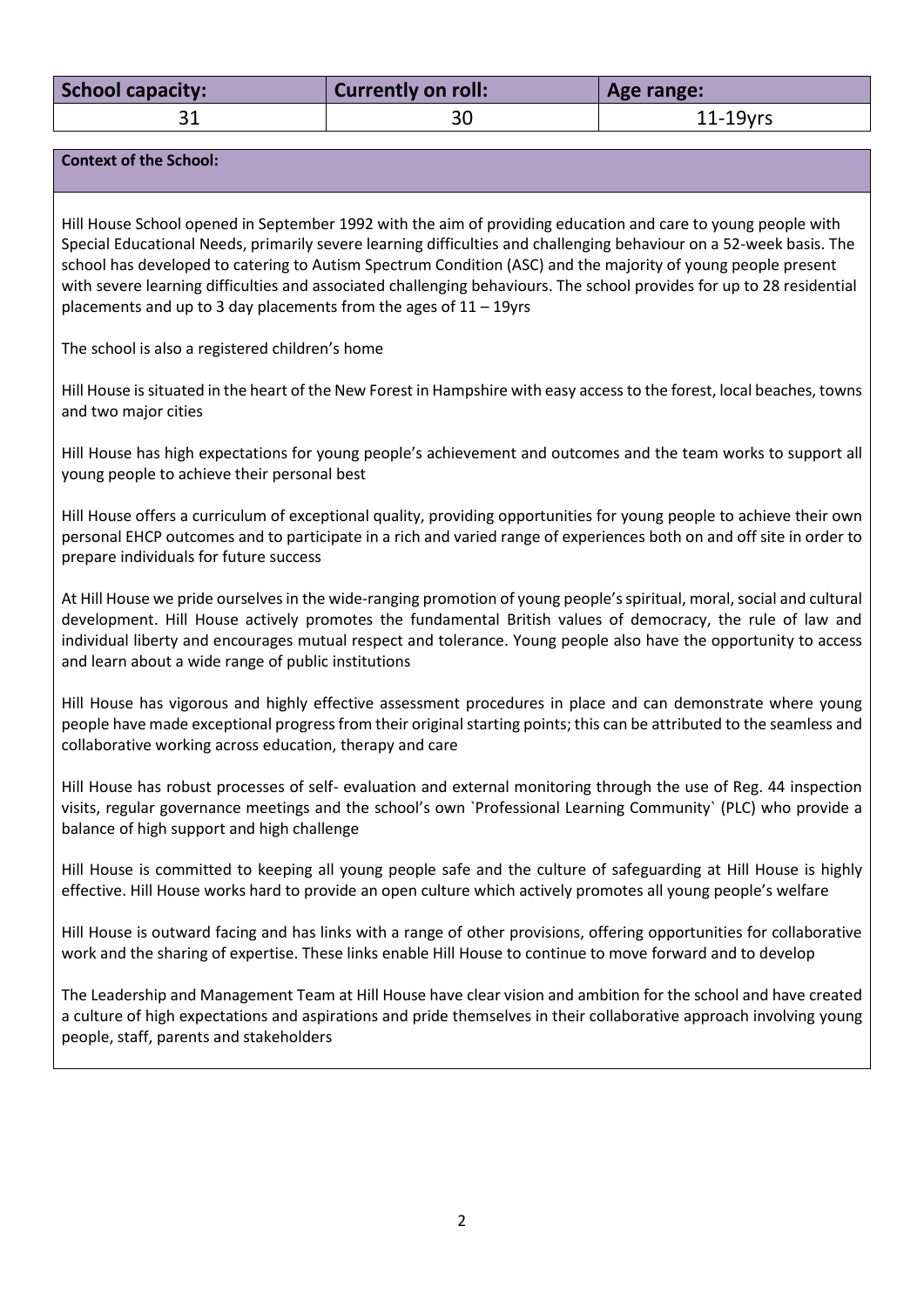### **Previous inspection judgements:**

| Overall effectiveness     | <b>Outstanding</b> |
|---------------------------|--------------------|
| Leadership and management | Outstanding        |
| The quality of education  | Outstanding        |
| Behaviour and attitudes   | Outstanding        |
| Personal development      | Outstanding        |
| Sixth form provision      | <b>Outstanding</b> |

#### **Headline statements from previous inspection findings:**

- Pupils lives are transformed by attending this school
- Leader's high ambitions drive every element of the school's work
- Staff focus constantly on preparing pupils for adulthood. As a result, pupils' personal, social and communication skills develop significantly. This supports pupils to move on towards successful future lives
- Carefully planned routines settle pupils quickly into the school. This helps them to access meaningful learning
- Pupils engage enthusiastically with the rich range of life experiences that leaders open up for them, both in and out of school. These enable pupils to practise vital skills such as communication and co operation
- In the school café, pupils queue up patiently, make healthy choices for lunch and enjoy eating lunch alongside the adults who care for them. This is just one example of how pupils learn to manage their behaviours and interactions with others
- Hill House is a safe and caring place to be
- Leaders and staff understand pupils' complex needs extremely well
- Education, care and therapy staff work seamlessly together. Their thoughtful work keeps pupils' wishes, views and needs constantly in mind. Consequently, pupils thrive
- Over time, leaders have sustained high standards of education and care at Hill House
- They strive to provide for pupil's specific needs, seizing every opportunity for pupils to develop
- Learning is an integral part of everything that happens, so that pupils gain maximum benefit from being at the school
- The curriculum supports pupils extremely well. It helps them to develop highly relevant knowledge, skills and attributes to enhance their future lives. Leaders have thought very carefully about how to do this in an accessible and ambitious way
- Learning enables pupils to achieve goals well beyond those in their education, health and care plans
- Leaders' work to support pupils' behavioural development begins long before they join the school…over time, pupils become increasingly effective at managing their own emotions
- Language and communication are at the heart of the school's curriculum
- The sixth form provides a highly effective transition for students as they move from the lower school towards leaving the school
- Leaders have a deep understanding of pupil's potential vulnerabilities and take their responsibility to keep pupils safe extremely seriously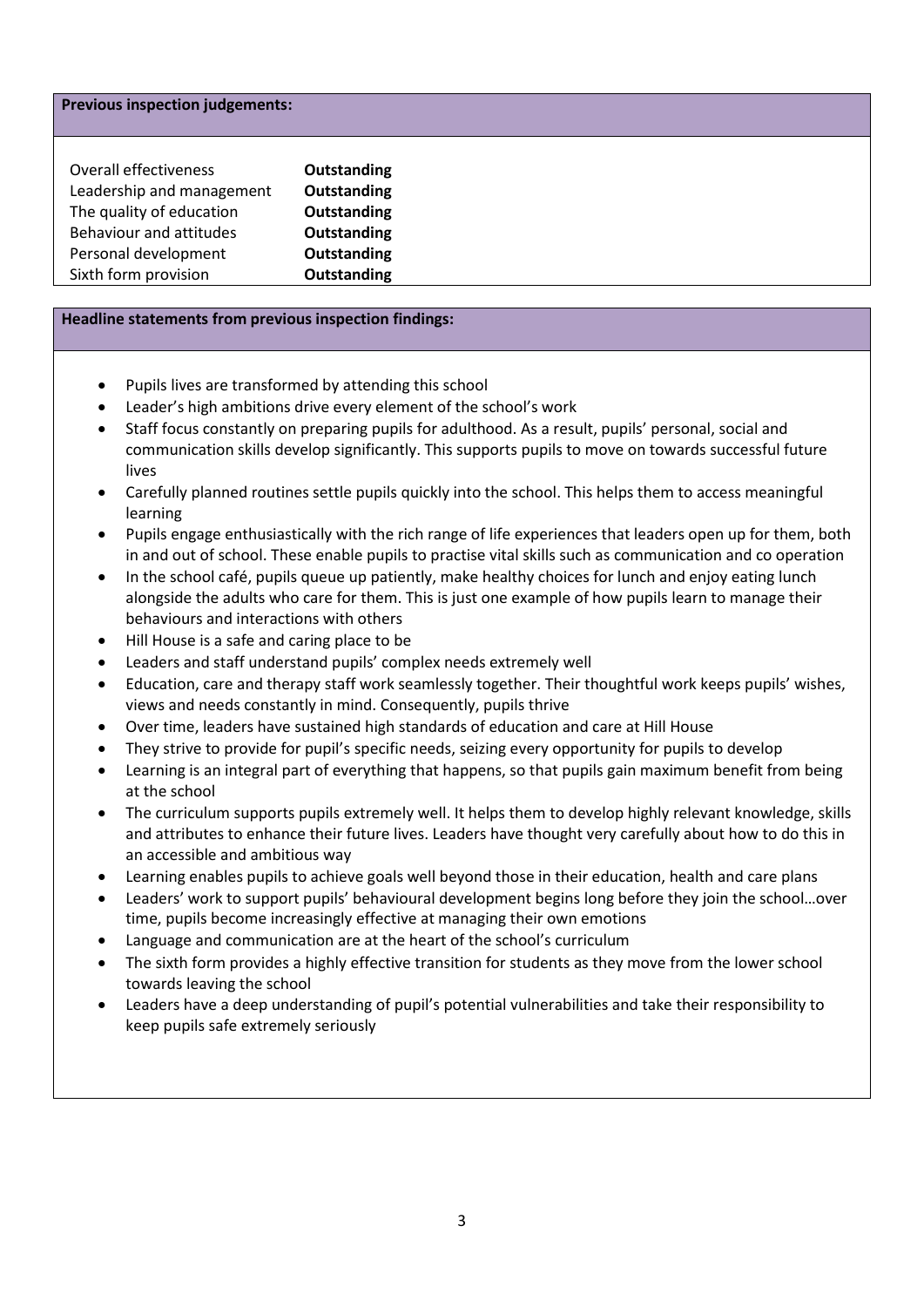### **Quality of Education**

#### **Judgement: Outstanding**

**"The curriculum supports pupils extremely well, it helps them to develop highly relevant knowledge, skills and** 

#### **Curriculum Intent, Implementation and Impact**

**Evidence that supports this judgement:**

• At Hill House School we have an ambitious and meaningful curriculum that ensures our students are able to engage in a broad and rich experience that is appropriate to their needs and prepares them academically, socially and emotionally for the opportunities for their next steps into adult life

**attributes to enhance their future lives." OFSTED JANUARY 2020**

- Our curriculum is designed with the intention of promoting in our students a love for learning. It is designed so that the students will be able to follow a wide range of subjects in Key Stage 3 & 4 (including the full range of National Curriculum subjects)
- Our curriculum offers a holistic approach where learning takes place across the waking day
- In the sixth form we offer a distinct curriculum for our older students and this provides a progression from the lower school into a more grown up environment where students will develop their independence and vocational skills
- Our curriculum enables our students to learn and develop new skills and knowledge that builds on what has been taught before and takes into account their individual needs and understanding.
- Whilst our curriculum promotes subject specific learning we believe that all subjects should and do contribute to the development of skills and competencies in Literacy/Communication, Numeracy, Personal, Social and Health education

#### **Intent/ Aims of the Curriculum**

- We offer our students a broad and balanced curriculum so that they develop a love of learning by providing opportunities to acquire, develop, practise, apply and extend their skills in a range of contexts across the curriculum
- We want our students to become confident, independent learners that encounter, engage and explore and develop a range of skills towards independence to best equip them to be able to live in modern Britain
- Our curriculum supports the students to communicate needs, make choices, make decisions and choose options that other people act on and respect
- The Hill House curriculum increases learner's awareness, understanding and respect of their environment and of the world
- The Hill House curriculum promotes self-esteem and self-advocacy through the use of a range of systems of supported advocacy and enables students to develop an awareness of self and sensitivity to others
- The Hill House curriculum celebrates and shares success and achievement
- This provides our students with the knowledge and skills which helps them to build their cultural capital and to prepare them for adulthood
- It enables the students to make the small steps of progress in order to realise their EHCP outcomes
- It provides our students with memorable and enjoyable learning experiences
- It promotes our student's knowledge and understanding of British Values and promotes the spiritual, moral, cultural, mental and physical development of our pupils.
- It is a curriculum that supports our student's access to the community and engagement in society

#### **Implementation**

• We offer a holistic approach where learning takes place across the waking day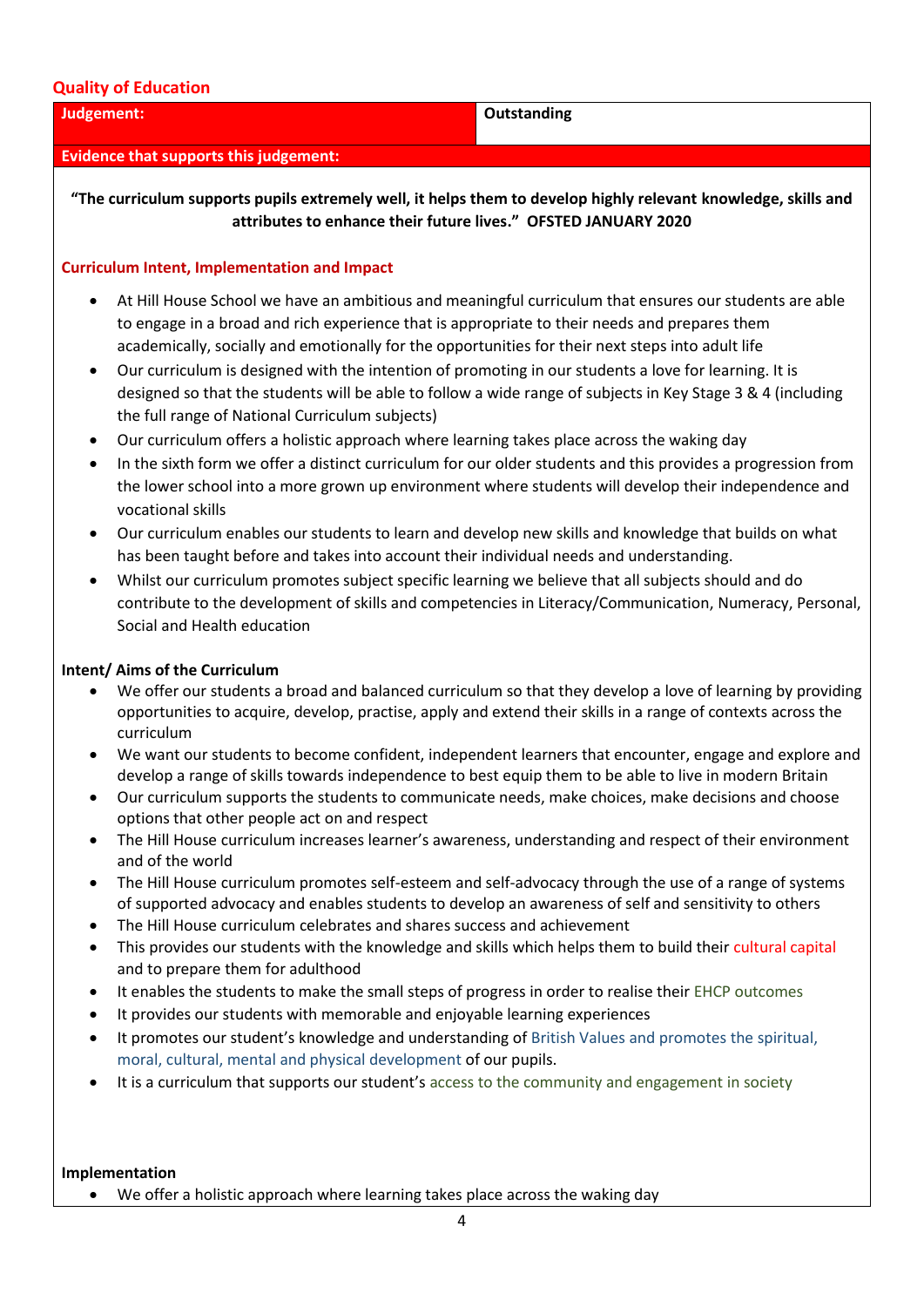- In KS3 and 4, core and foundation subjects are given designated timeslots in the timetable
- The sixth form curriculum continues to build on the core skills of Literacy and Numeracy which along with PSHE/RSE continue to have dedicated time in the college timetable. The college also provides the students with an opportunity to develop their Life and Living Skills, an understanding of the world of work and work - related learning, all preparation for next steps into adulthood
- The individual subjects are adapted to take into account the needs and starting points of our learners and the tasks and activities are differentiated to enable all to make progress
- The progress of students in each subject is broken down into small steps "I Can" statements based upon the P level descriptors and adapted to suit the needs of our students and to reflect the curriculum they are in engaged with
- Students are set targets broadly in line with the historic progression guidance and students are expected to make the equivalent to a **level of progress** across the school year in the **core subjects.**
- Teaching and Learning is monitored via regular learning walks, formal and informal observation and internal and external moderation.
- Accreditation we offer our students external accreditations; AQA unit awards at entry and Pre-entry Level and in the sixth form students access the OCR Life and Living skills award
- Our sixth form students are given opportunities to experience the world of work and work related learning both on and off the school campus
- Teachers have expert knowledge and generate high levels of participation to ensure lessons are fun and interesting
- Teachers systematically check the understanding of our complex young people who may need differentiated support
- The autism specific environment allows young people to learn to their full potential. Teachers use welljudged and imaginative teaching strategies that, together with sharply focussed and timely support and intervention, match individual needs accurately
- Hill House work with a number of external providers who help to complement and extend our curriculum. These include a local sculpture park and arts centre, climbing club, Southampton Football Club coaching sessions, the walled garden at a local secondary school and a vocational workshop run by our local mainstream sixth form college
- Young people also engage in a range of extra-curricular activities including Wellbeing clubs such as dance, yoga and food explorers club
- Teachers use real time assessment to capture the progress of young people with all education staff using a tablet device to take photographs and video to develop an individual learning journey for each student
- There are three main data collection points throughout the year
- Teachers use effective formative assessment and provide feedback to students, involving them in their next steps of progress
- There is half termly teacher supervision using a growth model in which teachers and TA's are encouraged to reflect upon their practice and look to develop as professionals. At the heart of these supervisions are discussions around young people's well-being and progress towards both their EHCP outcomes and their individual curriculum targets
- Our curriculum is underpinned by Positive Behaviour Approaches and celebrates the progress made by the students on their learning journeys. Our curriculum approach takes into consideration the needs of the whole student and is delivered with the support of our Multi-Disciplinary Team and incorporates a wide range of Sensory, Communication, Personal Emotional and Social strategies which are all built into the learning

# **Impact**

- The Impact of our curriculum approach can be measured in increased access to education for our students
- Increased access to the community and participation in co-curricular activities
- The students meeting and exceeding their EHCP Outcomes and targets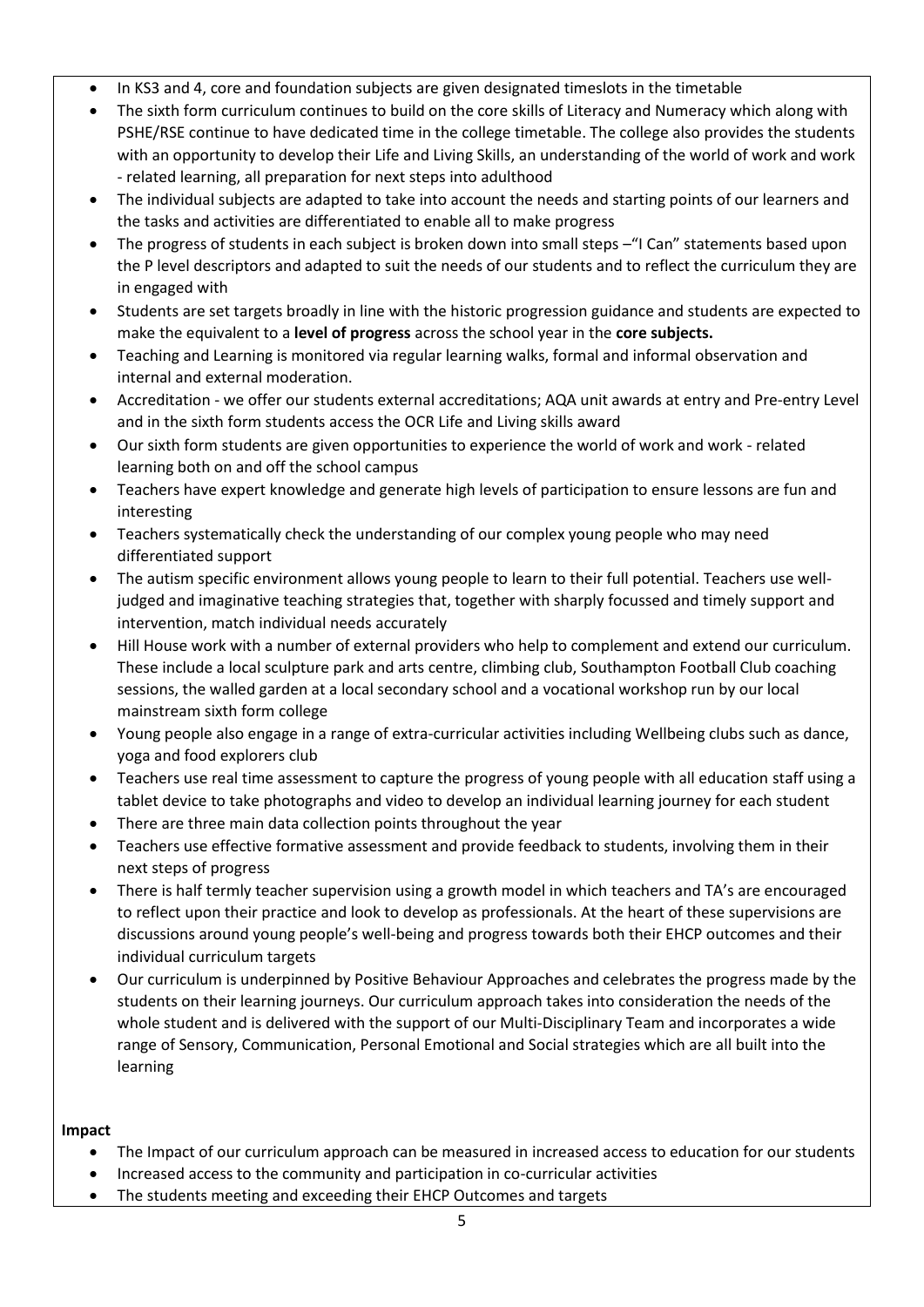- Our Yearly and Termly progress Data our students consistently meet or exceed expectations
- Our students are able to discover and explore new interests
- Our students are equipped with the appropriate knowledge and skills to be able to take the next steps beyond Hill House School and into Adulthood
- We have happy students who have enjoyed their learning journeys and challenges
- Our students develop their communication skills building on their self-esteem, confidence and a range of Positive Mental Health Outcomes
- Young people are making rapid and sustained progress in most areas of learning over time given their starting points and capabilities. They develop a wide range of skills commensurate with their complex profiles
- Hill House can demonstrate outstanding progress and outcomes for young people evidenced in the individual case studies and learning journeys as well as in the school's academic data analysis;

### School and College

Progress and Attainment of IEP Targets 2020/21

**Termly Targets working towards EHCP Outcomes**

| <b>Above Expected Progress</b> |                          |                                |          |                       |
|--------------------------------|--------------------------|--------------------------------|----------|-----------------------|
|                                | <b>Expected Progress</b> |                                |          |                       |
|                                |                          | <b>Below Expected Progress</b> |          |                       |
|                                |                          |                                |          |                       |
| <b>Total Students 29</b>       | Overall Expected &       | Above Expected                 | Expected | <b>Below Expected</b> |
|                                | <b>Above Progress</b>    |                                |          |                       |
| <b>Cognition and</b>           | 29/29                    | 15/29                          | 14/29    | $\Omega$              |
| Learning                       | 100%                     | 52%                            | 48%      | 0%                    |
| (Literacy and<br>Numeracy)     |                          |                                |          |                       |
| <b>PSHE/RSE</b>                | 28/28                    | 15/28                          | 13/28    | $\mathbf{0}$          |
| (28 students)                  |                          | 54%                            | 46%      | 0%                    |
|                                | 100%                     |                                |          |                       |
|                                |                          |                                |          |                       |
| <b>Thematic Learning</b>       | 14/14                    | 8/14                           | 6/14     | $\mathbf{0}$          |
| (Arts, DT &                    | 100%                     | 57%                            | 43%      | 0%                    |
| Humanities)                    |                          |                                |          |                       |
| (14 students)                  |                          |                                |          |                       |
| <b>OCR Life and Living</b>     | 15/15                    | 5/15                           | 10/15    | $\mathbf 0$           |
| <b>Skills Award</b>            | 100%                     | 33%                            | 67%      | 0%                    |
| (15 students)                  |                          |                                |          |                       |
| <b>Communication and</b>       | 29/29                    | 15/29                          | 14/29    | $\Omega$              |
| Interaction                    | 100%                     | 52%                            | 48%      | 0%                    |
|                                |                          |                                |          |                       |
| <b>Social &amp; Emotional</b>  | 29/29                    | 18/29                          | 11/29    | $\Omega$              |
|                                | 100%                     | 62%                            | 38%      | 0%                    |
|                                |                          |                                |          |                       |
| <b>Physical and Sensory</b>    | 29/29                    | 19/29                          | 10/29    | $\Omega$              |
| Personal                       | 100%                     | 66%                            | 34%      | 0%                    |
| <b>Development</b>             |                          |                                |          |                       |
|                                |                          |                                |          |                       |

2020 – 2021 Progress Report – termly targets working towards EHCP outcomes;

• All students made outstanding progress towards realising and achieving their IEP targets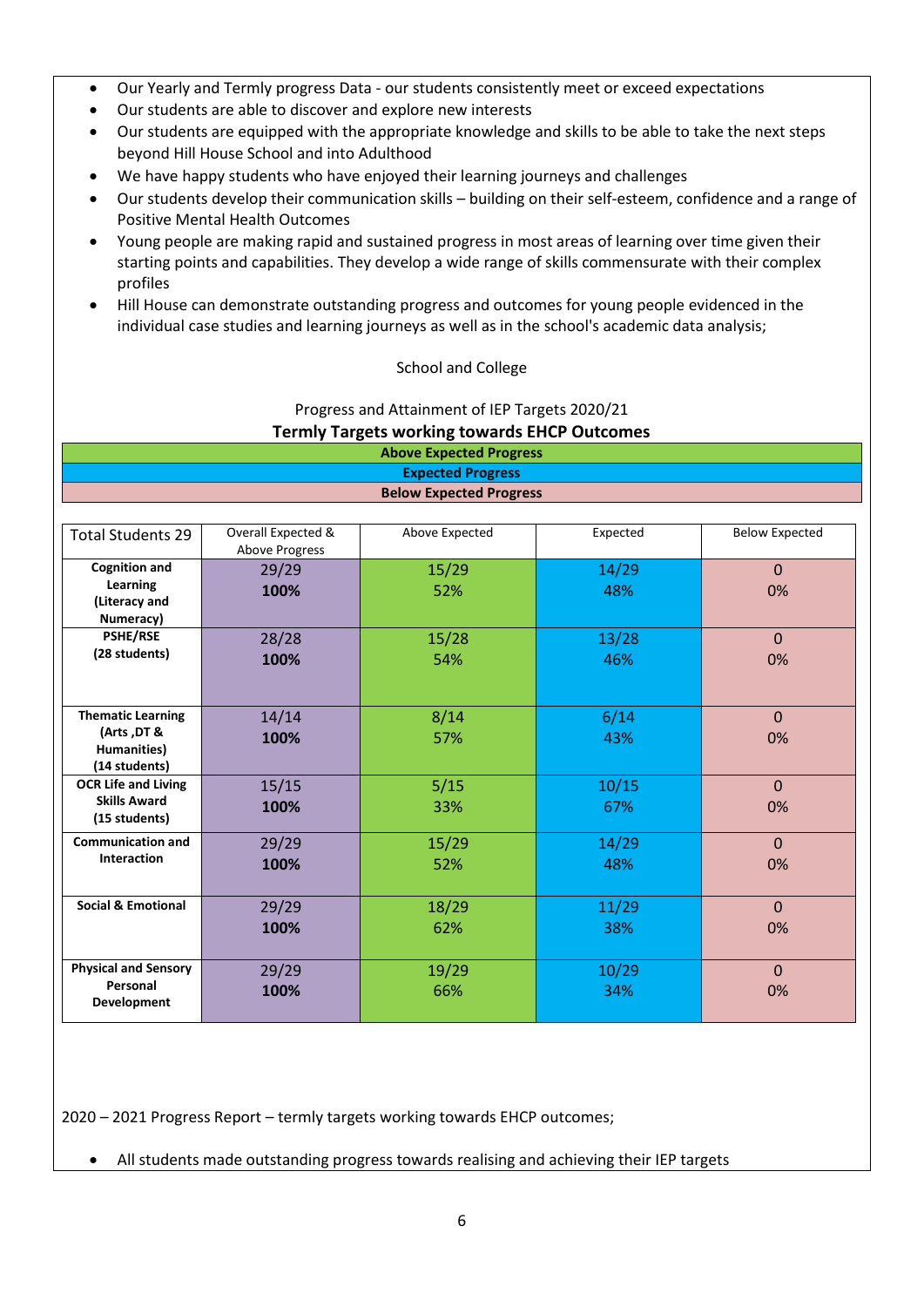- The students continued to make excellent progress with, and achieve their academic goals in line with their Cognition and Learning Outcomes and all the students made expected or above expected progress towards their Cognition and Learning EHCP Outcomes
- 100% students made expected or accelerated progress in Reading and Literacy
- 100% students made expected or above expected progress in Numeracy
- 100% students made expected or above expected progress in PSHE PSHE continues to be one of the "golden threads" running throughout our whole school and college curriculum. The targets set for PSHE compliment and work alongside those set for Social and Emotional development
- The student outcomes for Communication and Interaction continued to be outstanding. The introduction of Talk Pads across the summer term 2021 has supported the students to reach their learning targets in communication and Interaction and we will be working on specific "Talk Pad - I Can" targets
- The progress towards Social and Emotional Outcomes was outstanding The majority of the targets in this area related to the student's further knowledge and understanding of the use of the `Zones of Regulation`. The students continued to build upon their knowledge, understanding and application of the Zones with twice daily sessions led by the teacher and supported by the OT and Assistant Psychologist. The language of the Zones and its application are firmly embedded within the curriculum. The evidence from the students learning journeys show that this approach and our students' ability to self-regulate and choose "clever actions" has been an important factor in enabling our students to be in the optimum "green" zone for learning and has allowed such significant progress for them across the curriculum
- The Thematic Learning curriculum continues to be an area of strength in the lower school and the achievements and progress of the students continues to validate this approach. The delivery of the Arts, Humanities and D&T are unified by a single theme. This approach inspires the teachers to deliver enjoyable and memorable learning experiences, student levels of engagement and understanding were high and they were able to achieve their individual targets in each subject area

# Accreditation

- Last year the lower school students achieved over **700** AQA awards across a range of curriculum subject areas
- All students in the sixth form have been able to contribute evidence to their E portfolios of work towards the OCR `Life and Living Skills` accreditation. These E - portfolios contain evidence of students work towards the "World of Work" unit and include their work - related learning experiences, mini enterprise projects and life skills around the home and college

# Hill House sixth form

# **`The sixth form provides a highly effective transition for students as they move from the lower school towards leaving the school…The relevant qualifications that students gain give them vital currency when exploring options for their future` OFSTED January 2020**

- Hill House offers a distinct sixth form curriculum. This provides progression from the lower school into a more grown up environment where students are supported to develop their independence and vocational skills even further
- Throughout the education week, students travel through three main pathways; Core Academic; Passport to adulthood Life Skills, Careers and Work - Related Learning; Arts and Humanities
- Hill House has high expectations for achievement and progress in the sixth form and stretches its young people
- All students have the opportunity to develop their skills, knowledge and understanding through access to our careers programme
- Hill House work with an external careers' advisor `Talentino`
- Students learn about the world of work and have the opportunity to participate in on site and off site work experience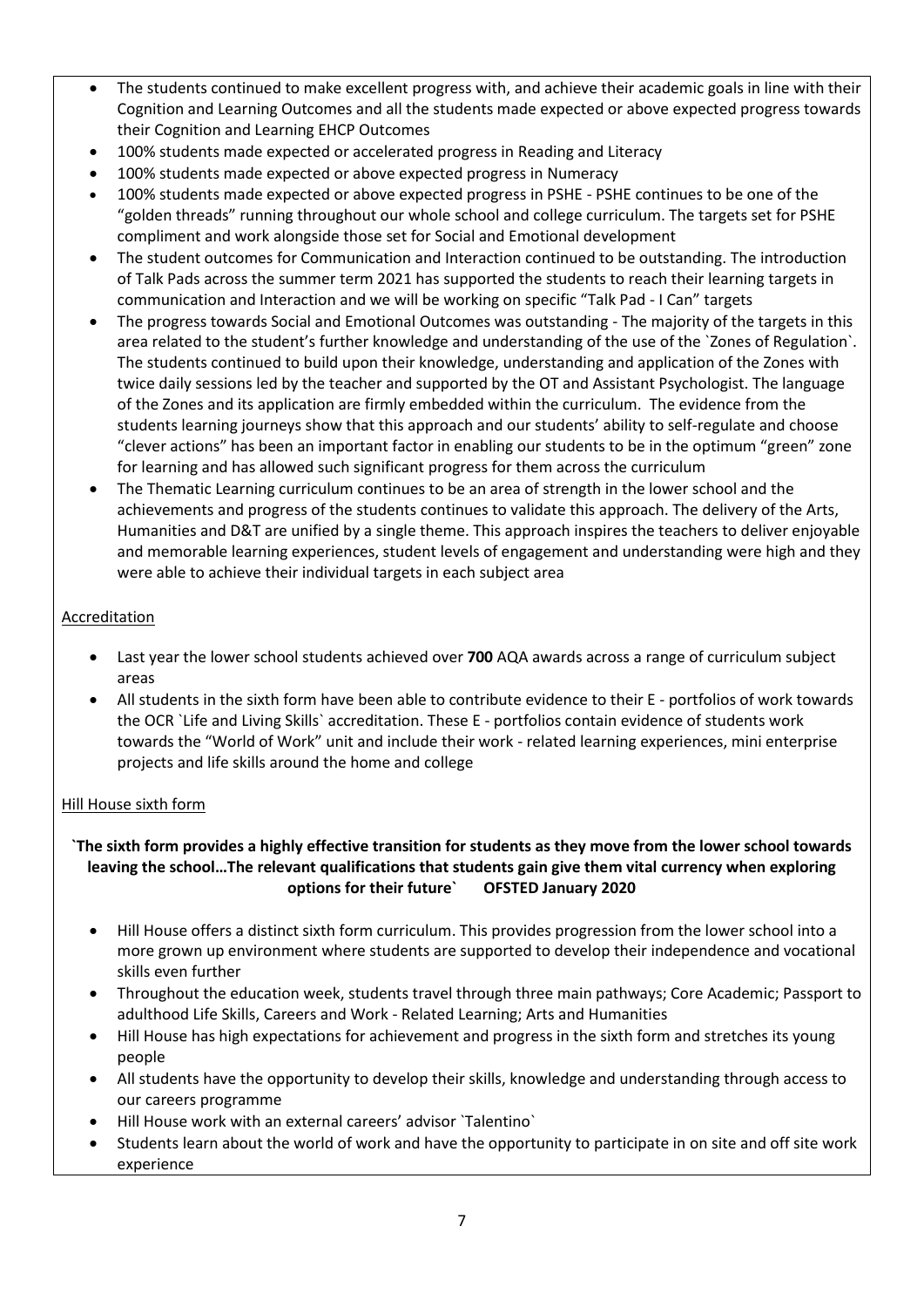- Each sixth form student works towards achieving accreditation from the OCR `Life and Living Skills` award which they can take with them into adult life
- The impact of the Hill House sixth form curriculum is strong. This is demonstrated in the progress that our sixth formers continue to make and also is evidenced within our destination information

# COVID 19

- Covid 19 is an on going reality and at Hill House, we are prepared to adapt to the changes that are needed in order to keep everyone safe. This includes the ability to adapt to home – based learning and remote learning if needed
- The home based curriculum has been effective in enabling our students to maintain their access to high quality teaching and learning through a broad and balanced curriculum
- Where day students are working from home, a programme of daily live lessons led by a class teacher can be provided for these students. These live lessons are supported by a programme of independent work focused on the achievement of AQA unit awards
- It is a planned and well-sequenced curriculum so that knowledge and skills are built incrementally. The remote curriculum is designed to support the students with their progress towards their EHCP outcomes

# **Identified areas / action points which link to the School Development Plan:**

- Develop the role of a vocational lead for the sixth form to further develop the school's resources of a design technology workshop, allotment and woodland area
- Sixth form students to have the opportunity to work towards OCR accreditation awards in music and art to develop aesthetic appreciation
- Further develop IT for all education staff in order that they can continue to create high quality learning journeys for each young person
- Implement the `Show me progress` app
- Add two slides to the young people's learning journeys for home teams to populate. This will enable them to demonstrate how the young people are working towards their IEP targets in the home setting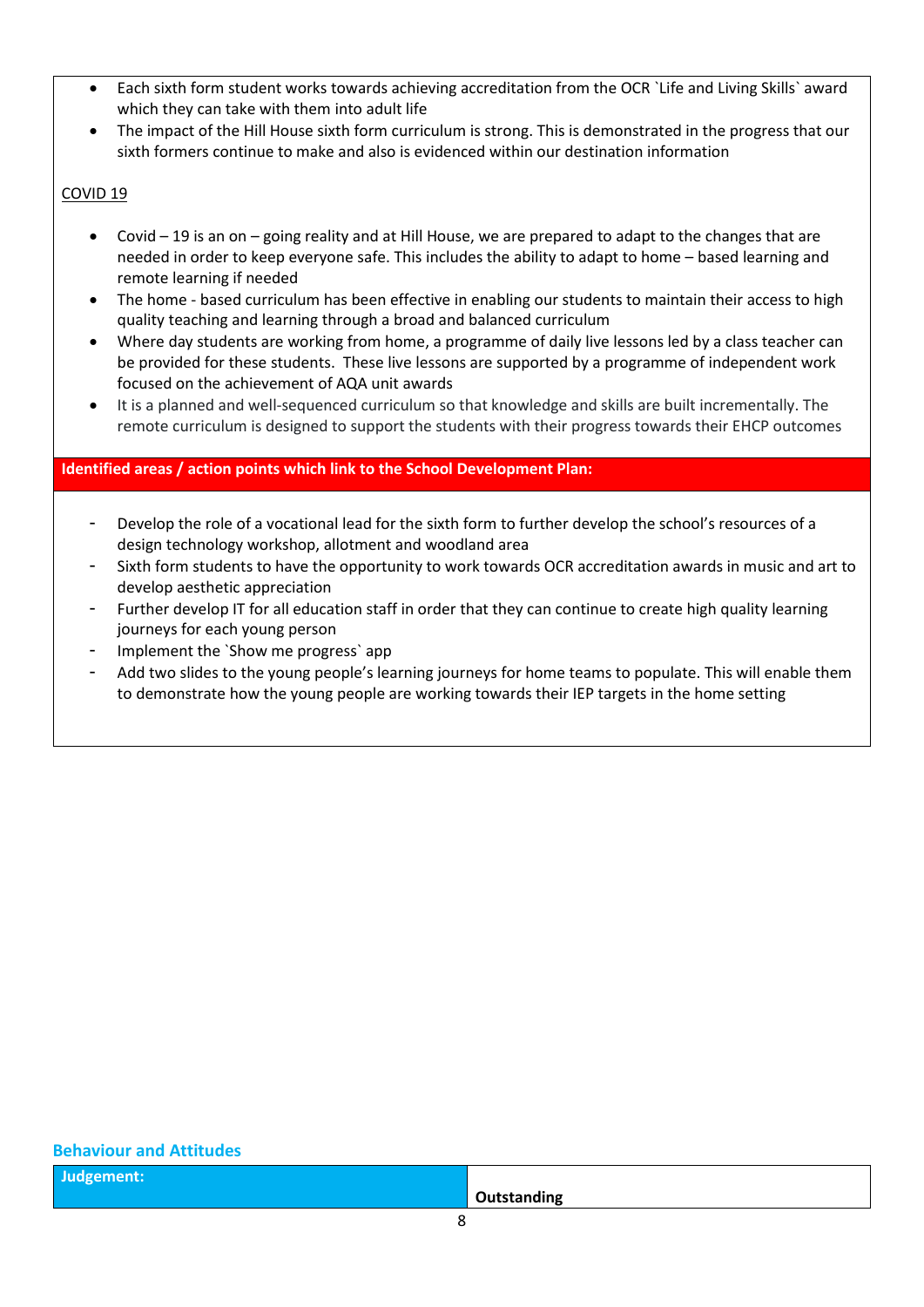#### **Evidence that supports this judgement:**

- Hill House provides a positive, safe and calm environment
- This enables young people to feel safe and happy and therefore be able to engage and learn
- The school promotes positive attitudes and respect and staff role model this
- Young people are taught about peer on peer abuse and how to stay safe through the HHS curriculum, including RSE
- Young people are extremely well supported in all aspects of their life but not so much as to stifle managed risk taking which encourages learning and individual development
- All young people have an individual behaviour plan, an individual risk assessment and E-Safety risk assessment. Plans are focussed on the use of positive, proactive strategies with the goal of self – management
- A range of strategies support young people to recognise and understand their emotions and access `clever actions` to enable them to feel calm, happy and safe. These include; TalkPads, Use of the `Zones of Regulation` and reflection sessions
- Individual plans such as sensory diets are implemented and embedded throughout the day. This enables young people to feel in a `just right` place
- Our Green Room offers opportunities for Nurture sessions
- Hill House has its own Behaviour support Team (BST)
- Hill House has its own multi-disciplinary (MDT) therapy team including; Speech and Language Therapist, Occupational Therapist, Assistant Psychologist, Clinical Psychologist, Clinical Psychiatrist and Music Therapist
- Hill House has a health care manager
- Hill House has a wellbeing practitioner
- The teams work closely with all staff and young people to promote positive behaviour and to ensure that everyone feels safe
- The Behaviour Support Team, Wellbeing Practitioner and MDT staff are integrated and direction is planned through joined up service development
- The senior leadership team meets every morning to read through all incident forms. This enables close scrutiny of events and any actions to be completed within a 24hr timescale
- A representative from each discipline meets every Monday morning to discuss each student as part of the weekly risk meeting. A RAG rating is used to identify any young people who may require further discussion within a strategy meeting or any young people who may need some additional support that week
- The Behaviour Support Team meet with staff on a regular basis to offer time for a debrief session to reflect and learn from situations
- Young people adopt healthy lifestyles that are promoted on a daily basis through the Hill House café and Food Explorers Club
- Hill House has a robust anti-bullying and behaviour policy and students take part in regular lessons and whole school activities such as Anti-bullying week
- Young people at Hill House have a voice and are consulted about developments within the school on a regular basis. They take part in regular `get together` times and are supported to make a range of choices about their life
- Hill House is part of the `100 voices` project with SMARTBOX where young people at Hill House have been given their own Talk pad in order to support their communication needs
- Live data is used to inform behaviour management and support plans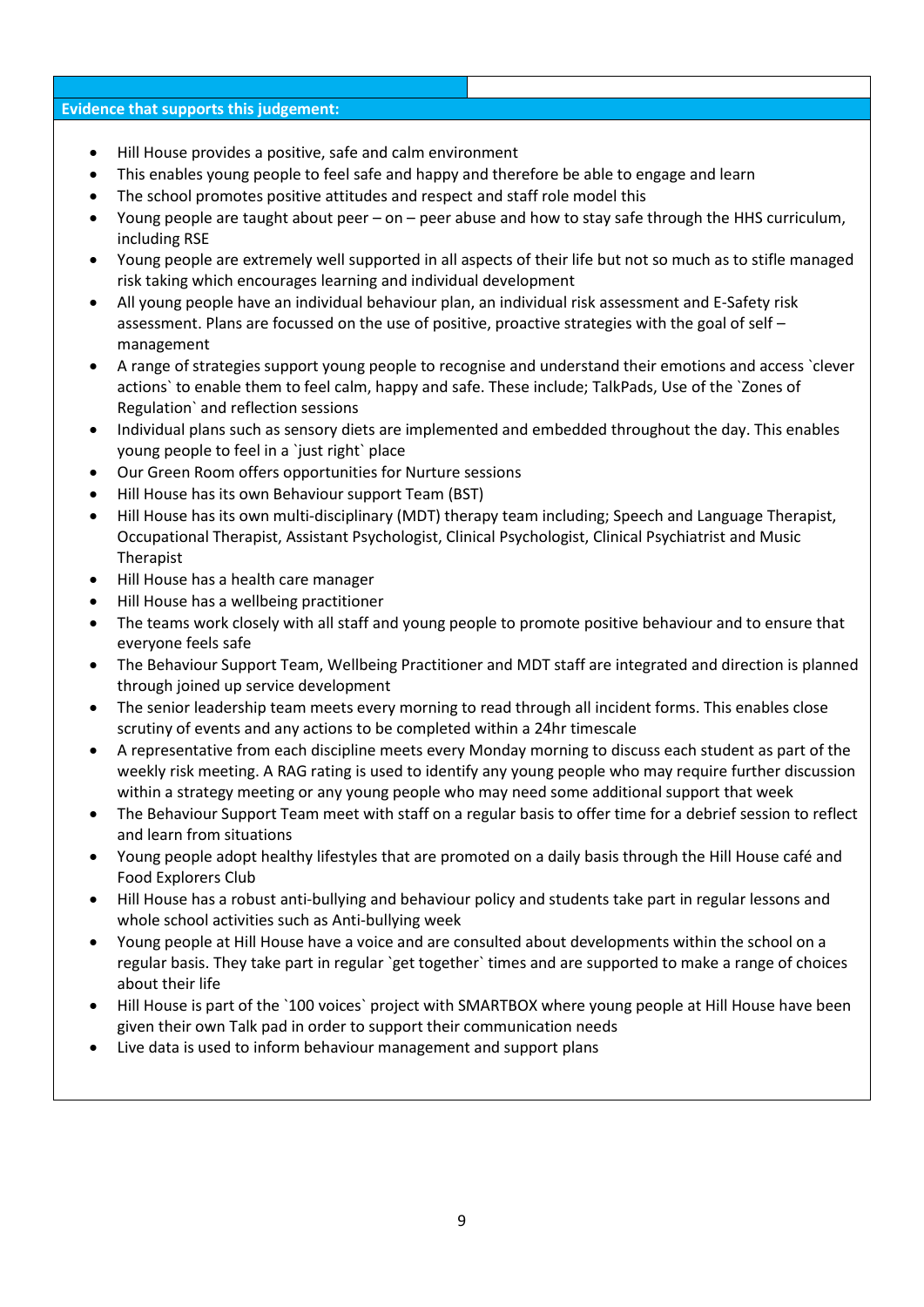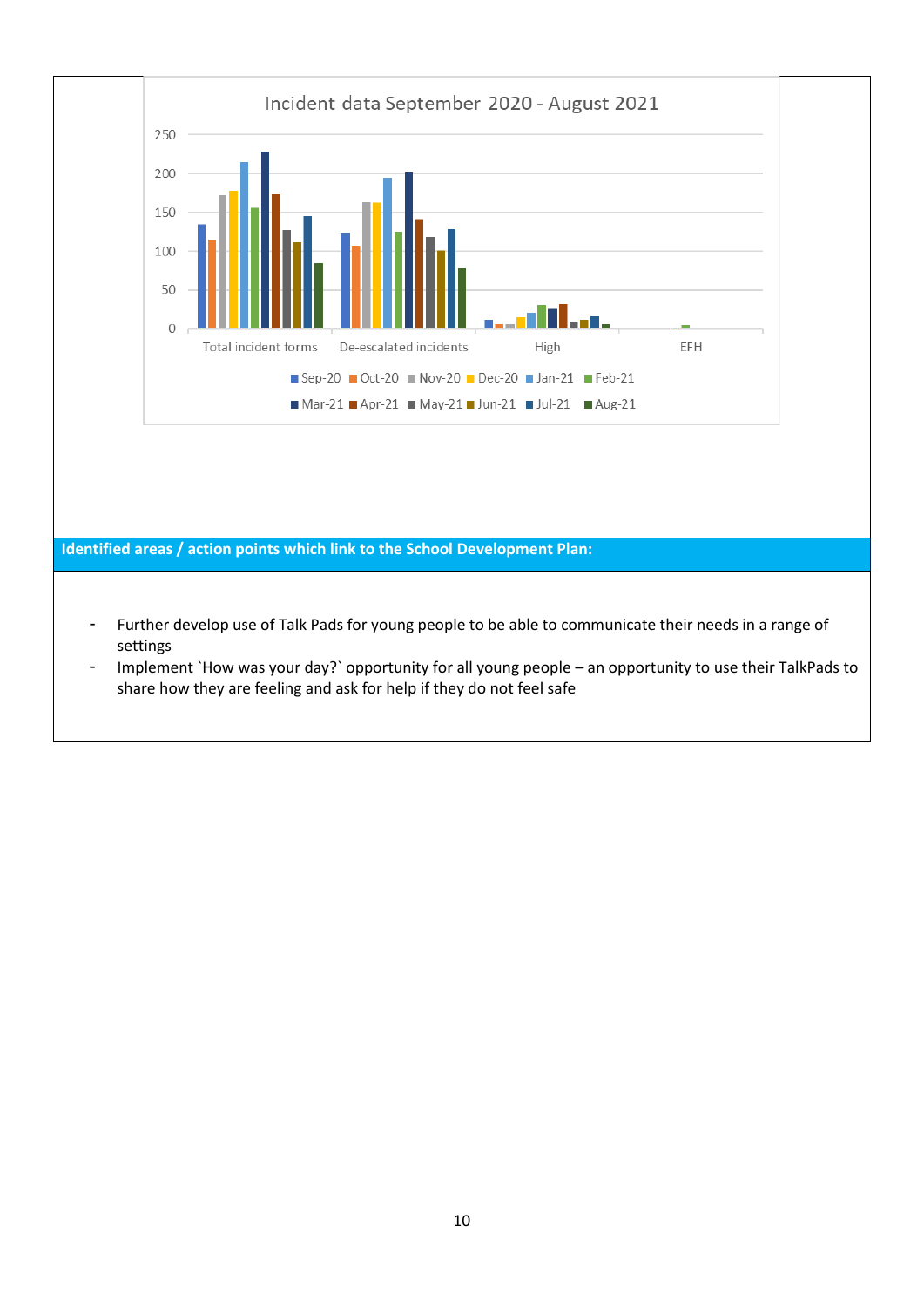| <b>Personal Development</b>                                                                                                                                                                                                                                                                                                                                       |                                                                                                                                                                                                                                                                                                                                                                                                                                                                                                                                                  |
|-------------------------------------------------------------------------------------------------------------------------------------------------------------------------------------------------------------------------------------------------------------------------------------------------------------------------------------------------------------------|--------------------------------------------------------------------------------------------------------------------------------------------------------------------------------------------------------------------------------------------------------------------------------------------------------------------------------------------------------------------------------------------------------------------------------------------------------------------------------------------------------------------------------------------------|
| Judgement:                                                                                                                                                                                                                                                                                                                                                        | Outstanding                                                                                                                                                                                                                                                                                                                                                                                                                                                                                                                                      |
| <b>Evidence that supports this judgement:</b>                                                                                                                                                                                                                                                                                                                     |                                                                                                                                                                                                                                                                                                                                                                                                                                                                                                                                                  |
|                                                                                                                                                                                                                                                                                                                                                                   |                                                                                                                                                                                                                                                                                                                                                                                                                                                                                                                                                  |
| Hill House promotes confidence, resilience and self – esteem in the young people<br>$\bullet$<br>a sense of respect<br>such as whole school music, drama and dance activities<br>seamless approach<br>assessment to help them to stay safe<br>safe, healthy and happy<br>Hill House uses the `One Planet Living` framework comprising of 10 intuitive principles: | The Hill House curriculum and ethos teaches young people to engage within their community and develop<br>The Hill House curriculum offers a rich variety of experiences both at the school and out in the community<br>The staff at Hill House work as one team with the education, care and therapy team working within a<br>Young people are supported to learn how to stay healthy and all students have an individual E-Safety risk<br>The Hill House Wellbeing Practitioner works with the whole school community to support everyone to be |
| ❤<br><b>OP</b> Land and nature<br>Zero waste<br>O                                                                                                                                                                                                                                                                                                                 | Equity and local economy<br><b>233</b> Culture and community<br>Sustainable water<br>Local and sustainable food<br>Travel and transport<br>Materials and products<br>Zero carbon energy<br>Hill House adopts these principles and works towards an on - going action plan based on `Everyone at HHS                                                                                                                                                                                                                                              |
| to be leading happy, healthy lives within the natural limits of our one planet'<br><b>SMSC</b>                                                                                                                                                                                                                                                                    |                                                                                                                                                                                                                                                                                                                                                                                                                                                                                                                                                  |
| community. It helps them to adopt knowledge and respect<br>٠<br>people learn social skills and cultural development<br>themselves and others from around the world                                                                                                                                                                                                | The school's thoughtful and wide-ranging promotion of spiritual, moral, social and cultural development<br>and their physical wellbeing enables young people to thrive in a supportive, highly cohesive learning<br>A wealth of SMSC opportunities and experiences are on offer throughout each academic year. All young<br>people are encouraged and supported to take part and these also include weekly MFL lessons. Young<br>SMSC offers a creative and imaginative approach to learning enabling young people to learn about                |
| <b>British Values</b>                                                                                                                                                                                                                                                                                                                                             |                                                                                                                                                                                                                                                                                                                                                                                                                                                                                                                                                  |
| Cultural Capital is embedded in the life of the school<br>٠<br>٠<br>and beliefs                                                                                                                                                                                                                                                                                   | The provision of SMSC actively promotes the fundamental British values of democracy, the rule of law and<br>individual liberty. It provides young people with the opportunity to explore values and beliefs, including<br>religious beliefs and the way in which they impact on people's lives. It encourages tolerance and harmony<br>between different cultural traditions as well as mutual respect and tolerance of those with different faiths                                                                                              |
| Hill House works towards preparing students for life in modern Britain<br>٠<br>criminal law of England                                                                                                                                                                                                                                                            | SMSC at Hill House enables young people to learn about right from wrong and to respect the civil and                                                                                                                                                                                                                                                                                                                                                                                                                                             |
|                                                                                                                                                                                                                                                                                                                                                                   | SMSC provision enables young people to acquire a broad general knowledge of and respect for public<br>institutions and services in England. Young people have the opportunity to visit a range of places including                                                                                                                                                                                                                                                                                                                               |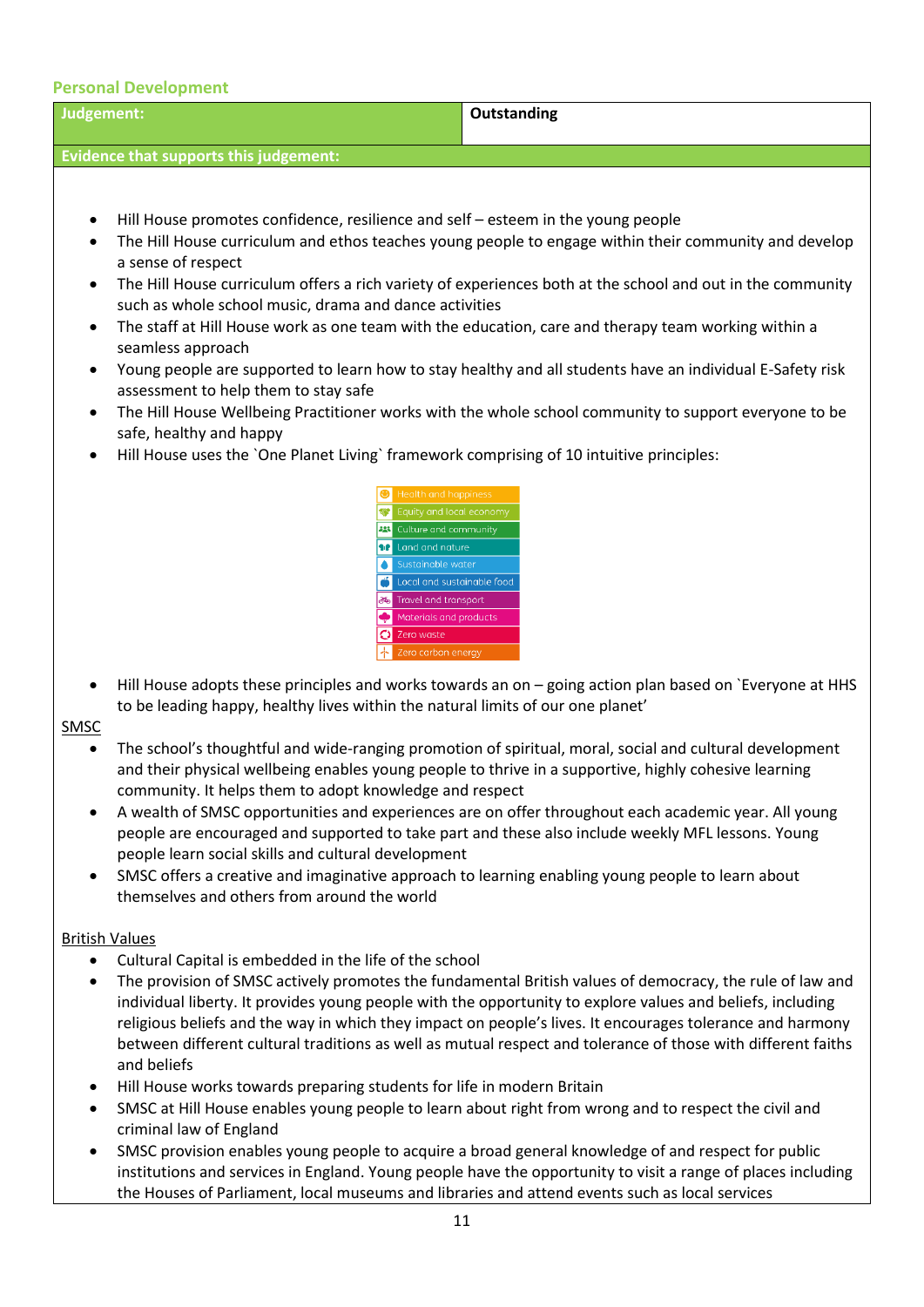- Young people take part in regular `get together` times where they have the opportunity to have a voice and vote on issues that impact them and make choices about their everyday life
- Young people are encouraged to take part in a variety of charity events and contribute to the local community by working in the village community store and running a stall at the summer fete each year
- Individually planned trips cater for specific cultural or religious needs such as a trip to the mosque
- Sixth formers have careers education and advice enabling them to further develop skills for future success
- Hill House hold an annual careers week where everyone can learn and experience the world of work

RSE

- Hill House is committed to supporting students personal and social development by helping them to develop the skills and understanding they need to live confident, safe, healthy and independent lives
- Underpinning the PSHE / RSE curriculum is the school's ethos which gives a high priority to positive relationships between all members of the community
- The school treats all students as individuals, recognising and respecting individual needs, interests and abilities
- RSE is delivered as part of the wider PSHE curriculum and elements of RSE are embedded across curriculum areas
- We recognise the individual levels both cognitively and developmentally and address this individually through young people having their own RSE plan
- The plans are reviewed termly during the Outcomes meetings and are shared with parents, social workers and other appropriate external bodies during student reviews
- Peer Supervision of the RSE plans and programmes of study take place with partner schools

**Identified areas / action points which link to the School Development Plan:**

- Implement `How was your day?` opportunity for all young people an opportunity to use their TalkPads to share how they are feeling and ask for help if they do not feel safe
- Continue to work on the Hill House `One Planet Living` action plan
- Implement `Rainbow` themed days across the year to celebrate diversity
- Create personalised digital `I am` stories for new young people joining the school as part of their moving in plan and evaluate the outcome of this intervention for the young people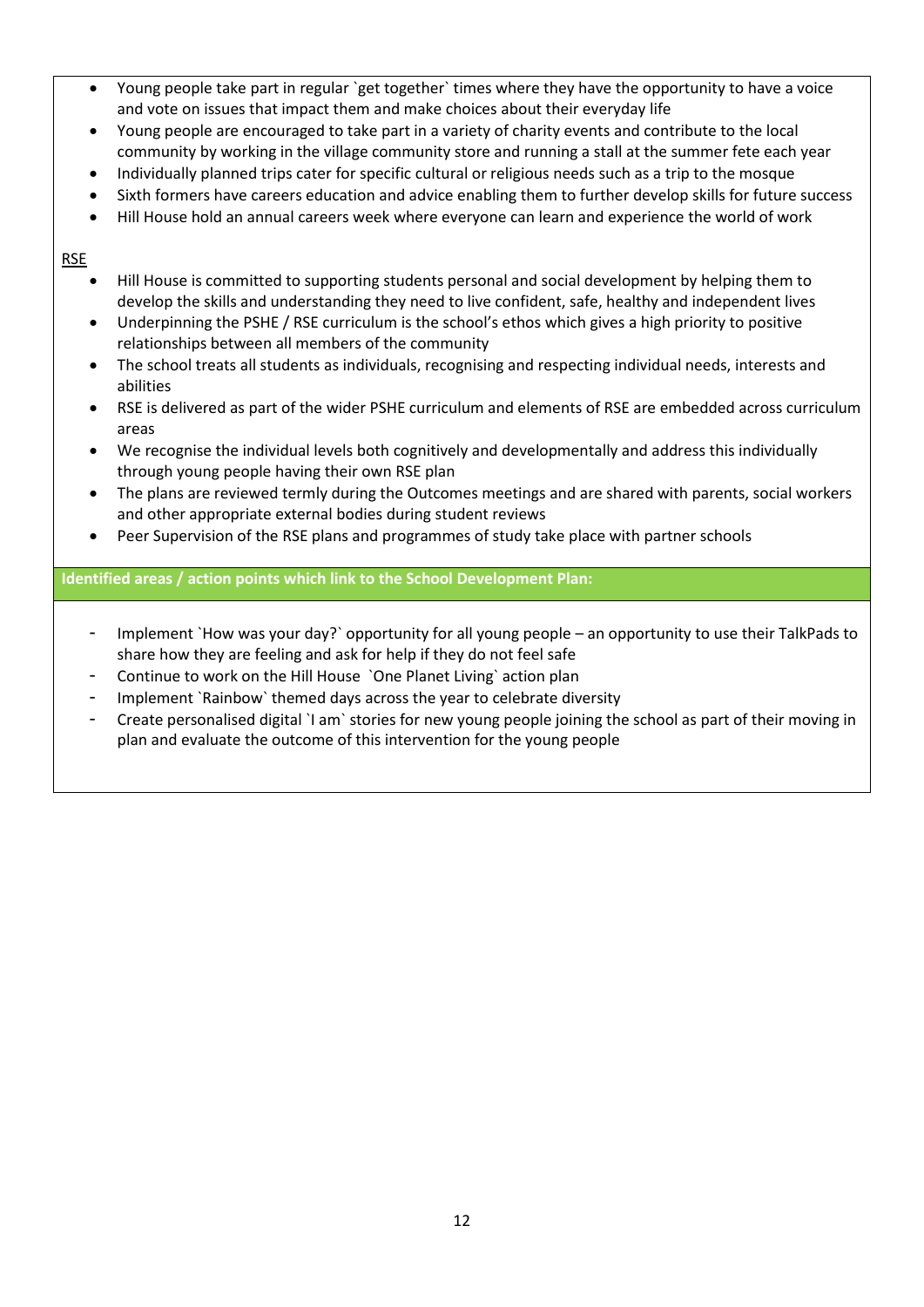**Leadership and Management**

| Judgement:                                                                                                                                          | Outstanding                                                                                                                                                                                                                          |  |  |
|-----------------------------------------------------------------------------------------------------------------------------------------------------|--------------------------------------------------------------------------------------------------------------------------------------------------------------------------------------------------------------------------------------|--|--|
| <b>Evidence that supports this judgement:</b>                                                                                                       |                                                                                                                                                                                                                                      |  |  |
|                                                                                                                                                     |                                                                                                                                                                                                                                      |  |  |
|                                                                                                                                                     |                                                                                                                                                                                                                                      |  |  |
|                                                                                                                                                     | Hill House has a strong safeguarding ethos based on a whole school approach that allows all students to                                                                                                                              |  |  |
| be kept safe                                                                                                                                        |                                                                                                                                                                                                                                      |  |  |
|                                                                                                                                                     | The school's policies and procedures for safeguarding young people are robust and extend statutory                                                                                                                                   |  |  |
| requirements. The school protects students from radicalisation and extremism                                                                        |                                                                                                                                                                                                                                      |  |  |
| We treat $peer-on-peer$ abuse very seriously and recognise this as a form of abuse<br>$\bullet$                                                     |                                                                                                                                                                                                                                      |  |  |
| ٠                                                                                                                                                   | Hill House identifies any risk of harm quickly and all allegations are managed in a timely and effective way<br>$\bullet$<br>Safer Recruitment is managed with utmost importance and Hill House use a high level of scrutiny, always |  |  |
| remembering that 'It could happen here'                                                                                                             |                                                                                                                                                                                                                                      |  |  |
|                                                                                                                                                     | The Designated Safeguarding Team work hard to ensure that safeguarding is fully embedded in the life of                                                                                                                              |  |  |
|                                                                                                                                                     | the school and ensures that all staff understand their responsibilities under `Keeping Children Safe in                                                                                                                              |  |  |
| Education`                                                                                                                                          |                                                                                                                                                                                                                                      |  |  |
| ٠                                                                                                                                                   | The Designated Safeguarding Lead sends out a weekly safeguarding email to all staff asking them a specific                                                                                                                           |  |  |
|                                                                                                                                                     | safeguarding question, highlighting a safeguarding issue or sharing a piece of safeguarding news with the                                                                                                                            |  |  |
| team                                                                                                                                                |                                                                                                                                                                                                                                      |  |  |
| initiatives                                                                                                                                         | A safeguarding newsletter for staff and also parents enables the team to share information and current                                                                                                                               |  |  |
| All external providers receive training from Hill House on safeguarding                                                                             |                                                                                                                                                                                                                                      |  |  |
| All young people have a safeguarding and individual E-Safety Risk Assessment                                                                        |                                                                                                                                                                                                                                      |  |  |
|                                                                                                                                                     |                                                                                                                                                                                                                                      |  |  |
| COVID <sub>19</sub>                                                                                                                                 |                                                                                                                                                                                                                                      |  |  |
|                                                                                                                                                     |                                                                                                                                                                                                                                      |  |  |
| ٠                                                                                                                                                   | Staff continue to follow the Child Protection procedure and advise the safeguarding leads immediately                                                                                                                                |  |  |
|                                                                                                                                                     | about concerns they have about any child, whether in school or not. We believe that COVID-19 means a<br>need for increased vigilance due to the pressures on services, families and young people, rather than a                      |  |  |
| reduction in our standards                                                                                                                          |                                                                                                                                                                                                                                      |  |  |
| ٠                                                                                                                                                   | At Hill House we recognise that keeping young people and teachers safe during any remote education is a                                                                                                                              |  |  |
|                                                                                                                                                     | priority. The teacher delivering remote education online will be aware that the same principles set out in                                                                                                                           |  |  |
| the school's staff code of conduct and their responsibilities around KCSIE will apply to any remote                                                 |                                                                                                                                                                                                                                      |  |  |
| curriculum delivery                                                                                                                                 |                                                                                                                                                                                                                                      |  |  |
| ٠                                                                                                                                                   | We have clear reporting routes so that children, teachers, parents and carers can raise any safeguarding                                                                                                                             |  |  |
| concerns in relation to remote online education                                                                                                     |                                                                                                                                                                                                                                      |  |  |
|                                                                                                                                                     |                                                                                                                                                                                                                                      |  |  |
| All leaders, including governors have a clear and highly ambitious vision for providing high quality                                                |                                                                                                                                                                                                                                      |  |  |
|                                                                                                                                                     | education to all young people. This is reinforced through strong, shared values, policies and practices that                                                                                                                         |  |  |
| are regularly monitored and reviewed                                                                                                                |                                                                                                                                                                                                                                      |  |  |
| Senior staff lead by example and have high expectations                                                                                             |                                                                                                                                                                                                                                      |  |  |
| School leaders and managers have an uncompromising drive to improve achievement and outcomes for all<br>٠                                           |                                                                                                                                                                                                                                      |  |  |
| students irrespective of their ability and challenges                                                                                               |                                                                                                                                                                                                                                      |  |  |
| School leaders and managers have a deep and accurate understanding of young people, staff and the<br>$\bullet$<br>school's performance in all areas |                                                                                                                                                                                                                                      |  |  |
|                                                                                                                                                     |                                                                                                                                                                                                                                      |  |  |
| support on - going development of the school                                                                                                        | Middle managers - the lower school and sixth form department leads oversee key responsibility areas and                                                                                                                              |  |  |
|                                                                                                                                                     | Staff engagement is very important at Hill House, leaders engage with staff through a range of methods in                                                                                                                            |  |  |
|                                                                                                                                                     | der to listen to and involve them in the development of the school. This includes the school staff `Eqque                                                                                                                            |  |  |

- order to listen to and involve them in the development of the school. This includes the school staff `Focus Group` who meet monthly to work on key development areas
- Hill House also engage with parents and stakeholders in order to also gain their views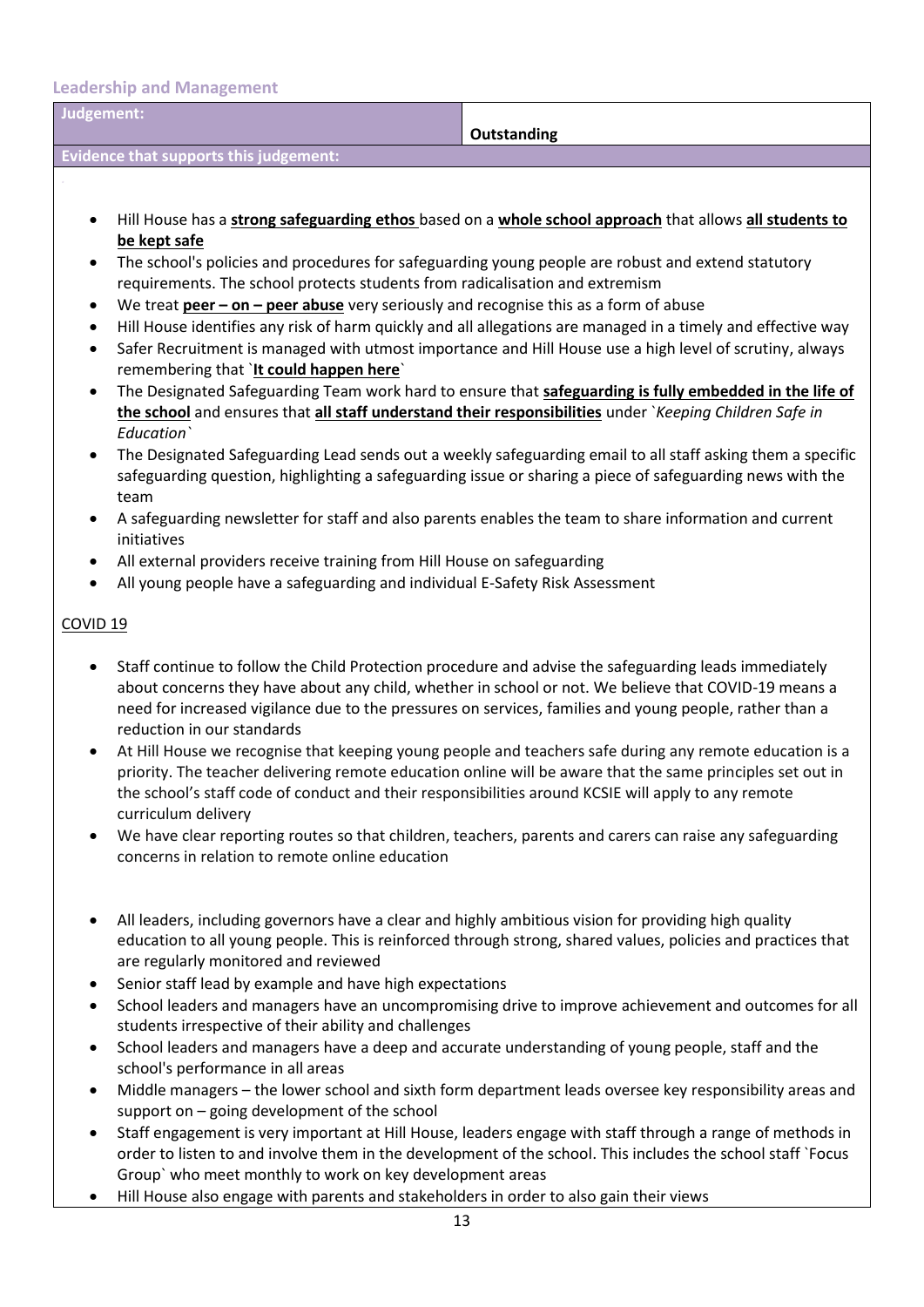- School leaders implement and drive new and dynamic initiatives
- Hill House implements a staff training programme that enables teachers and teaching assistants to improve their knowledge and enhance the teaching of the curriculum. A rich programme of CPD is highly effective in developing the school
- Rigorous self-evaluation and performance management ensures outstanding outcomes
- Robust action planning ensures well informed strategies are in place in order to develop the school
- The school offers placements for trainee teachers and supports them through their first year of teaching
- Termly governance board meetings are held at Hill House to ensure that the management of the school is closely scrutinised and held to account in all areas of responsibility
- The Hill House PLC `Professional Learning Community` also provides a balance of high support and high challenge, accountability and a focus on outcomes. The PLC brings an external perspective to the school and helps the school to set stretching targets
- This governance enables Hill House to have clarity of vision, ethos and strategic direction
- At Hill House we are outward facing and have links with a number of schools outside of the group as well as with other external providers and establishments
- Being part of a greater network prevents isolation and enables Hill House to share outstanding practice. It also enables the Hill House team to make professional connections with other people and to develop skills and knowledge from collaborative working opportunities
- Hill House work closely with Southampton University and are members of the ACoRNS group `**Autism Community Research Network @ Southampton**`
- This work has also led to the development of individual `I am` digital stories for young people to support the process of moving to their new home
- Hill House work closely with **Southampton university** and also with Wildern Partnership SCITT programme and the School Direct Programme in order to host teacher training placements
- The Hill House induction package is shared with external providers e.g. part of the SCITT teacher training CPD programme
- Hill House are involved in action research opportunities and have links with **UCL**
- Hill House are members of the **Roche Court Teachers Advisory Panel**
- Hill House work closely with another outstanding education provider where education leads complete peer audits and offer opportunities for teachers in both settings to work alongside each other
- The Responsible Individual attends peer supervision forums

# **Identified areas / action points which link to the School Development Plan:**

- Further develop a Pathway response to any incidents of peer on peer abuse
- Implement a distinct training session for all staff on peer on peer abuse
- Develop the role of a vocational lead for the sixth form to further develop the school's resources of a design technology workshop, allotment and woodland area
- Implement a safeguarding drive for all staff to be able to access a range of information related to safeguarding
- Further develop practitioner / collaborative enquiry through research opportunities

| <b>Overall effectiveness</b> |                    |  |
|------------------------------|--------------------|--|
| Judgement:                   | <b>Outstanding</b> |  |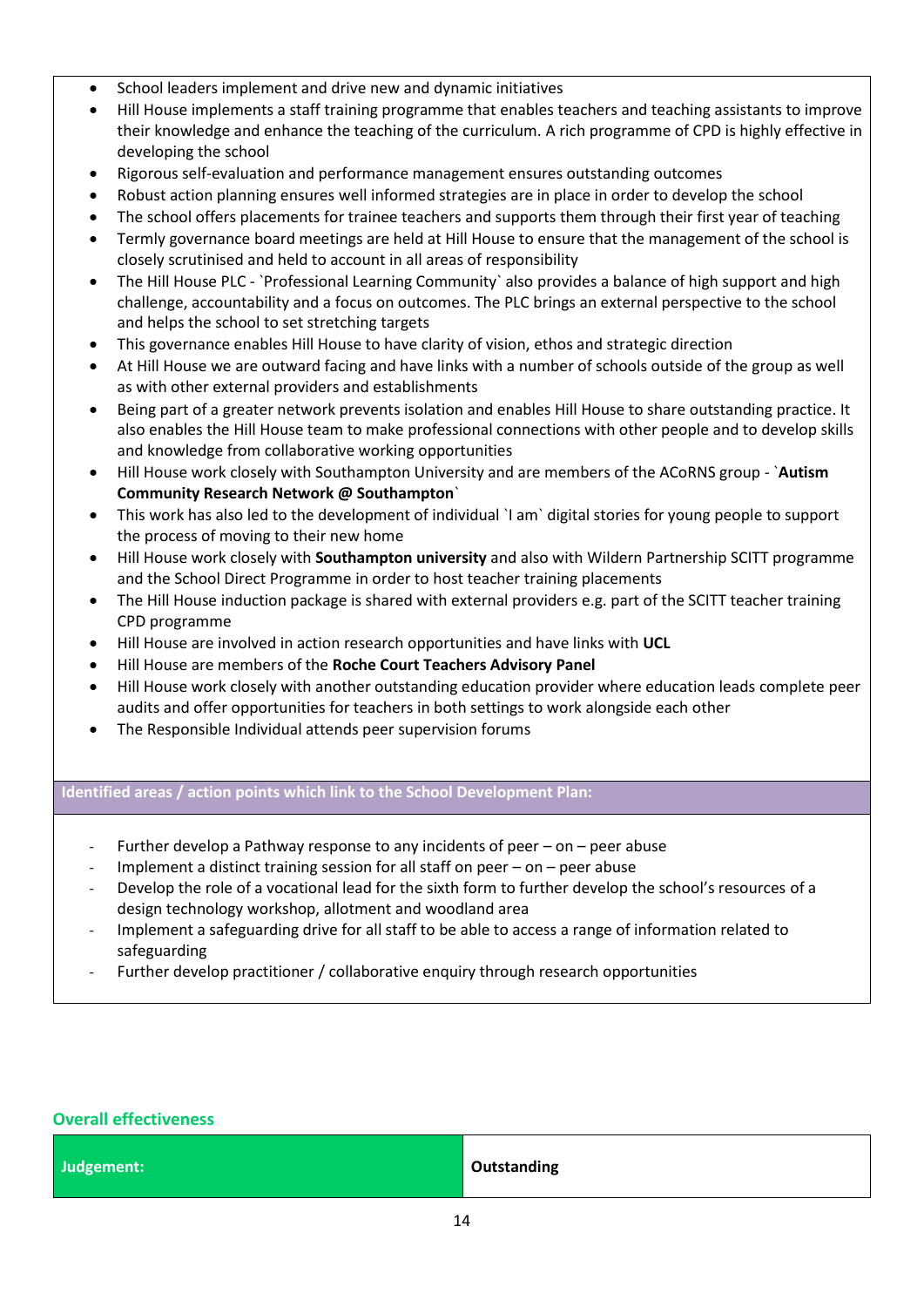#### **Evidence that supports this judgement:**

- At Hill House young people are kept safe
- At Hill House the quality of education is outstanding enabling the best outcomes for all young people
- At Hill House there is outstanding practice which ensures that all young people have high levels of literacy appropriate to their age
- Staff have the highest expectations and aspirations for all young people and best practice is spread effectively in a drive for continuous improvement
- The school's thoughtful and wide-ranging promotion of spiritual, moral, social and cultural development and individual's physical wellbeing enables them to thrive in a supportive, highly cohesive learning community
- Opportunities to broaden young people's horizons and excel is embedded in the culture of the school. Young people are supported to be open to new ideas and the school promotes the acceptance of others, cultural diversity and difference
- Young people engage in world issues, showing care, respect and consideration for other's traditions and viewpoints. Growing self - confidence in each individual is promoted by their access to a wide, rich and engaging programme of living and learning opportunities within the school
- Young people receive excellent multi-disciplinary guidance and strategies to support them to recognise and manage their emotions and responses to these
- Young people who have previously not engaged with school re-engage with learning due to the detailed individualised strategic approach
- Leaders promote an outward facing ethos and have established links with other outstanding provisions enabling best practice to be shared and celebrated
- At Hill House we always look forwards and seek to ever continue to further develop opportunities for our young people and staff group

# **Feedback from students, staff, parents, stakeholders and visitors:**



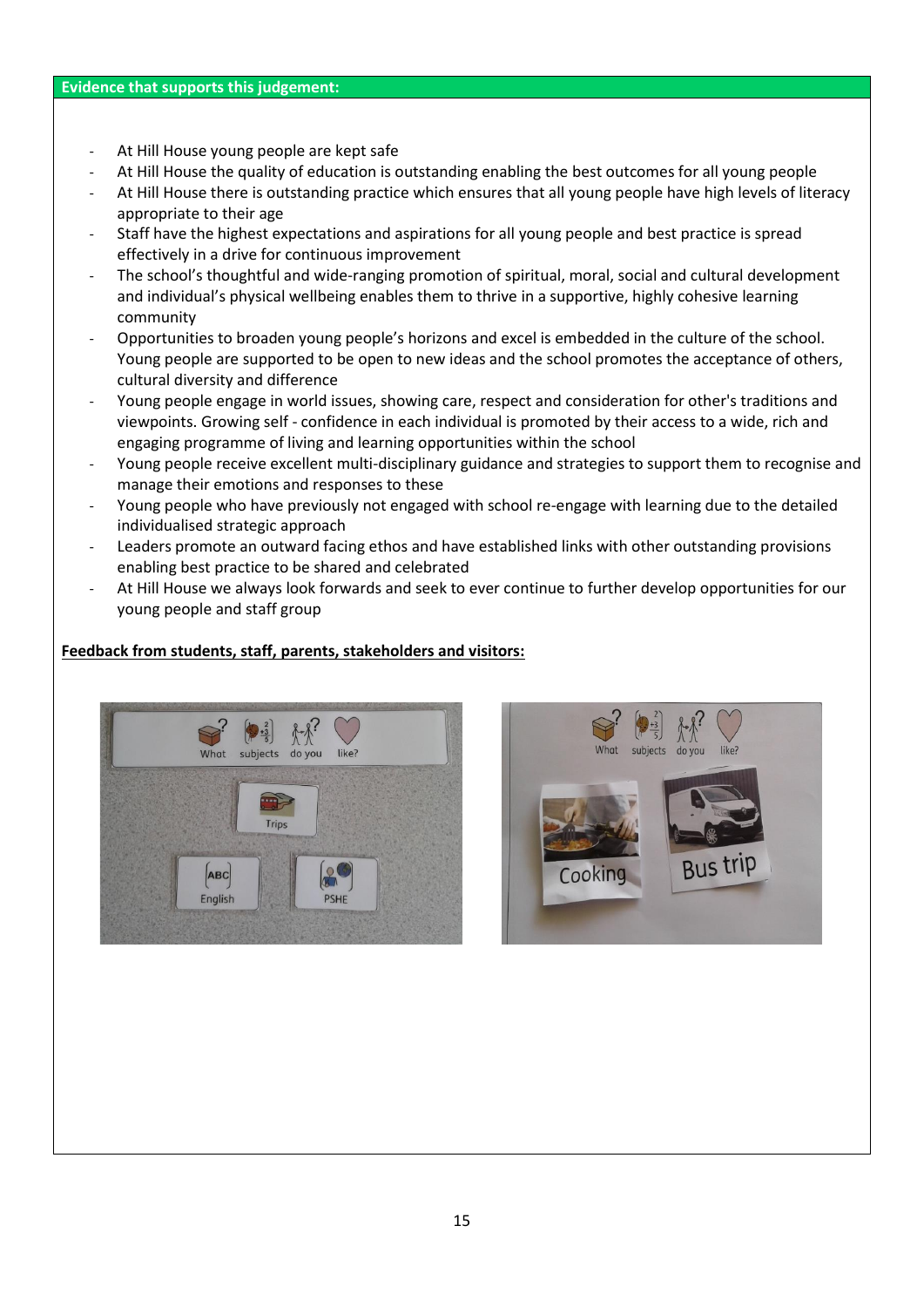

(**Young person's contribution to their annual review meeting**)



(**Young people using their SMARTBOX TalkPad to communicate choice**)

*"P seems to have coped so well even through the difficulty of lockdown. This has been a particularly challenging time for us as a family, especially since P had only been at HHS for a month when the restrictions kicked in. Relying on skype was upsetting and difficult without being able to understand exactly what she was feeling and thinking. We were very concerned that she would forget who we all were. However, P certainly seems to have thrived, and now that things are gradually getting back to 'normal' with home and school visits, we feel that she has two homes. She recognises everything when she comes back to Bath and slips back into the routine of home life. Furthermore, she is relaxed and happy to return to school after home visits, which is lovely to see now"* **(Parent)**

*"I just wanted to say I was very impressed with you all at the review. I have been in this role as IRO for 4 years and a Social Worker for over 20 years and never had a presentation of information that was so excellent in all my years so many thanks for that and for all you're doing for E, she is clearly making progress"* **(Independent Reviewing Officer)**

*"J has matured into a caring, happy, independent talkative young man since joining Hill House which is so lovely to see. J has never liked school and it has always been a constant battle to get him to school every day. Since starting at Hill House this has changed. He enjoys every day he spends there and is very happy to go each morning. I am so grateful that he goes to this school. It has well and truly exceeded my expectations"* **(Parent)**

*"It's been 4-years today that we left H in your capable hands to start a new life. Clearly the hardest decision to make but definitely the best! Every year we sing your praises because we truly believe she's at the best place. The care you provide is second to none and we always know that H is safe and well cared for. It's been another strange year and we will miss coming into The Beeches as you make us feel so welcome, you are like our extended family. It scares us knowing that she will move into her new home in the near future and we just hope she receives the same high standard of care (and love) as she always has at Hill House. Once again, thank you all so much for everything you do for H. You're all amazing and we can't thank you enough."* **(Parent)**